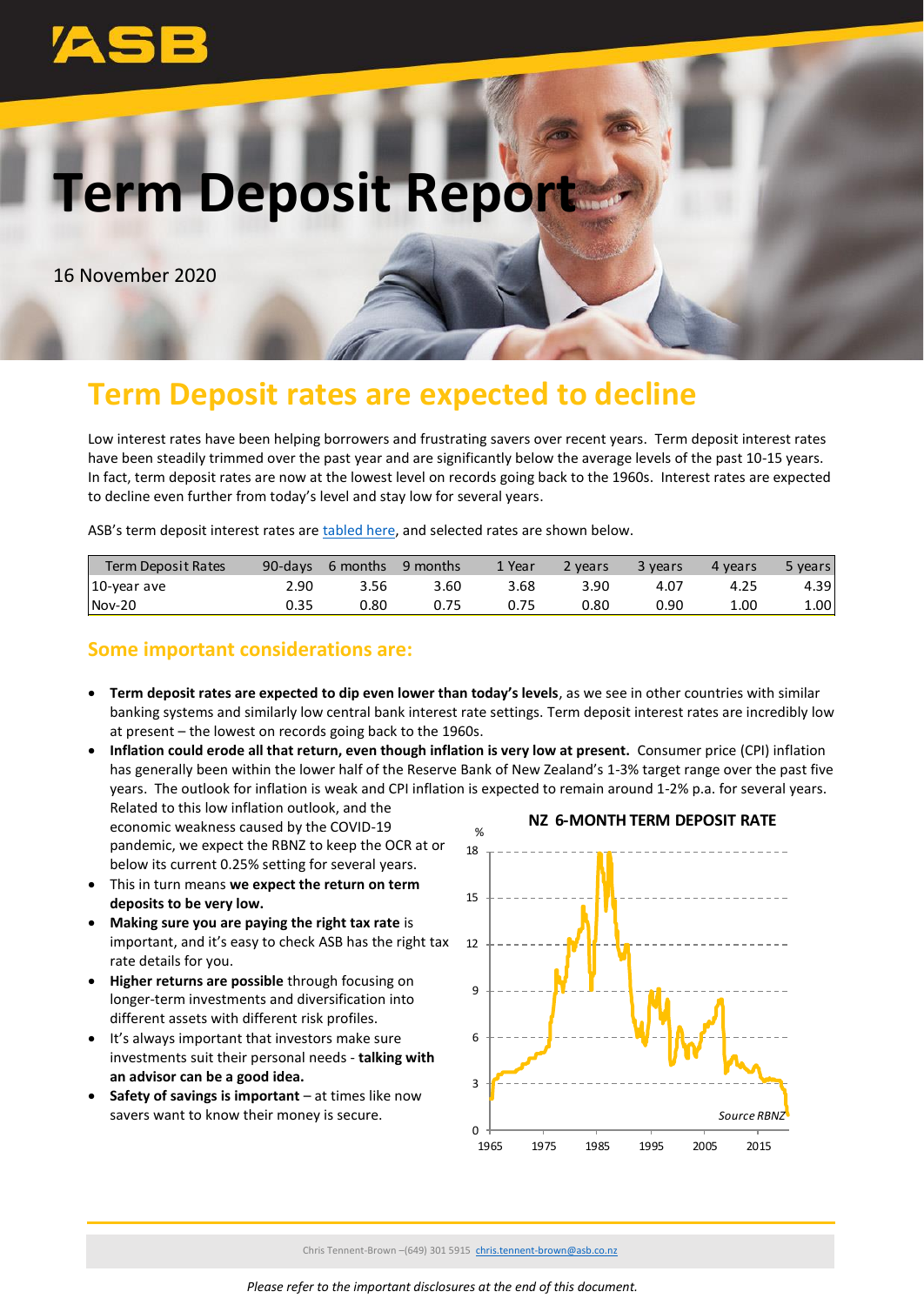### **Snapshot and Outlook**

Our view is that interest rates for most term deposits are going to stay very low for several years, and over the coming months could dip even lower than today's levels.

At the time of writing, ASB's term deposit interest rates are largely between 0.35% and 1.00% for terms between 90 days and 5 years for term deposits over \$5,000. Over the past 10 years, term deposit interest rates have averaged over 2% to 3% higher than the current rates available for the various terms.

For the popular term deposit rates – short terms up to 1 year – a key influence is what the RBNZ does with the Official Cash Rate (OCR). The RBNZ adjusts the OCR to help it achieve its price stability (inflation) objectives. The RBNZ has a 1-3% target range



for inflation and would like it to be around 2% per annum on average. Consumer price inflation (CPI) has averaged just over 1% per annum over the past 5 years. That's too low from the RBNZ's perspective. Furthermore, we expect CPI inflation to remain low, particularly given the consequences of the COVID-19 pandemic which has drastically impacted economic activity and inflation expectations.

The RBNZ's latest forecasts and commentary suggest the OCR will likely remain extremely low for several years. Even though the New Zealand economy is recovering, there are still plenty of challenges: if the economy struggles, the OCR could get cut lower than the current 0.25% setting. With these risks in mind, the RBNZ continues to talk about the option of a lower, and potentially negative, OCR setting if the economy requires more support (later in this report we discuss more details on what a negative OCR setting means).

An important move from the RBNZ is also likely to be a downward influence on term deposit rates. In November the RBNZ announced further support for the economy via its Funding for Lending Programme (FLP). This scheme will enable banks to borrow from the RBNZ at the prevailing OCR. The RBNZ's intent is that banks will be more prepared to cut term deposit rates knowing they can fall back on the FLP scheme to ensure they have enough funding if their deposit base was to shrink. Lowering banks' funding costs means lending rates within the economy will fall further and help stimulate the economic recovery. But some of the cost of the scheme will in effect be borne by depositors.

For savers, the expectation that the OCR (and other influential interest rates here and abroad) will stay low or get even lower over the coming years has major implications. The bad news is that term deposit rates are expected to stay low and risk dipping further from today's levels. People are rightly concerned about the significant income drop caused by the lower interest rates available today compared to earlier years. Inflation is low, but it's still there, eroding the real value of investment returns, including term deposit interest. In fact, the current 5-year term deposit rate of 1.00% p.a. is lower than what we expect CPI inflation to average over the next 5 years.

Returns on the longer-term investments (2-5 years) are typically higher than for shorter terms, but that is not the case at present (all rates for terms from nine months out to five years are between 0.9 -1.05% at the time of writing), which adds to the current challenge of generating income from term deposits.

### **Some risks for consideration**

Interest rates are expected to remain low, leaving some investors frustrated for not locking in the higher long-term rates available in earlier months and years. However, with term deposits, funds are locked in, and only accessible in limited circumstances. This is an important consideration for investors, particularly when weighing up longer terms [\(more here\)](https://www.asb.co.nz/documents/term-investments/term-deposit-early-withdrawal-information.html). In other words, savers need to weigh up their personal circumstances and need for flexibility when considering what term is best for them.

### **Safety of your money**

When financial markets are volatile like they have been this year due to the COVID-19 pandemic, many investors become understandably concerned about the safety of their savings. For term deposit customers, it is important to know that ASB is strongly capitalised and maintains a very conservative (high) level of liquidity. This enables us to safely withstand extended periods of market disruption and uncertainty. ASB's credit ratings reflect the independent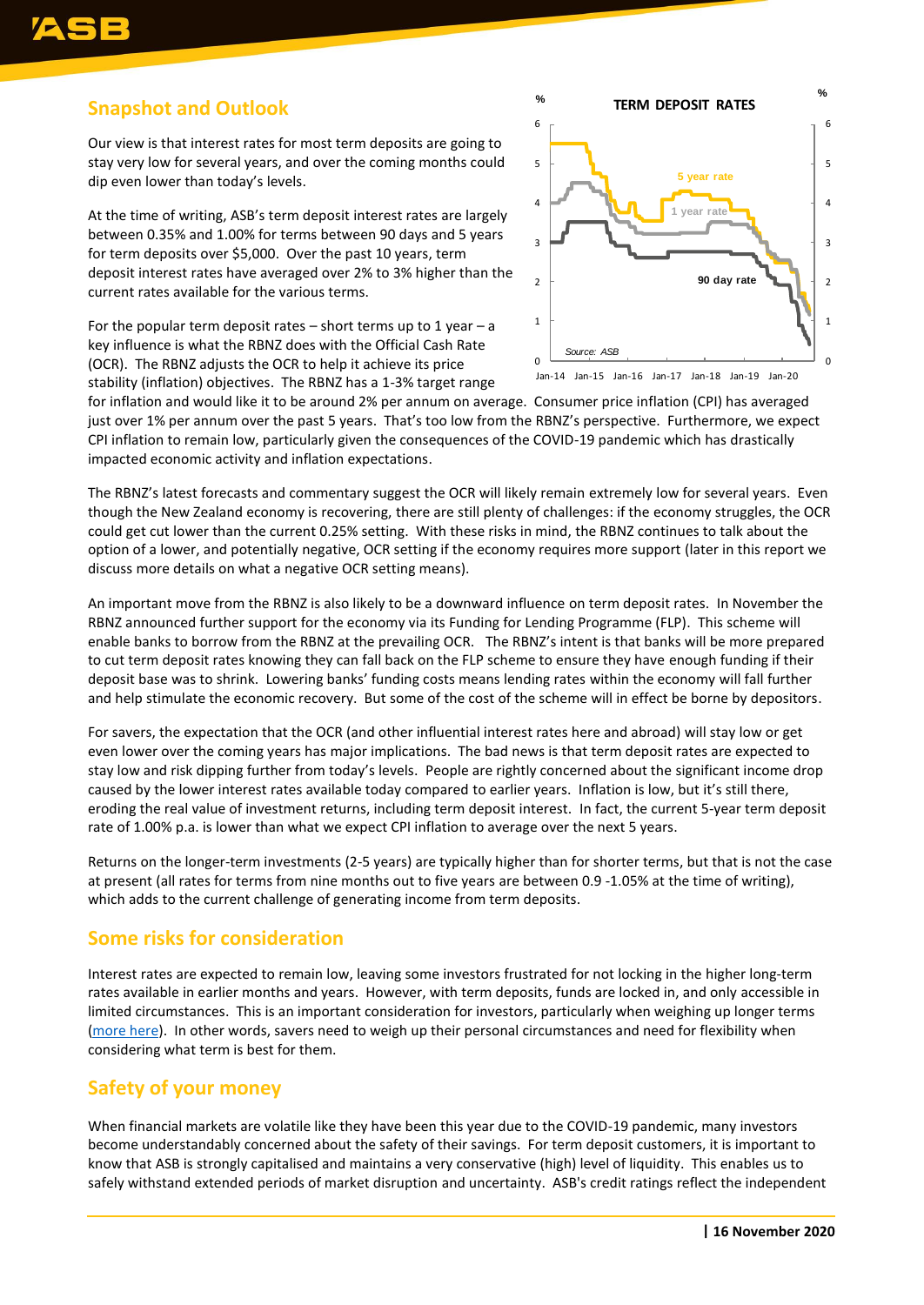opinion of three international rating agencies about the capability and willingness of ASB to repay its debts (which includes term deposits). ASB is rated on an international scale as 'strong to very strong'. The RBNZ's website has information about credit ratings [here.](https://www.rbnz.govt.nz/regulation-and-supervision/banks/prudential-requirements/credit-ratings)

### **Check you are on the right track**

It's worth thinking hard about the timeframe to invest for because the increase in return you can get for making a longer time commitment can make a difference. For example, the current interest rate on a six-month term deposit is 0.45% higher than the three-month rate (0.80% vs. 0.35% for deposits over \$5K).

ASB's term deposit interest rates are [tabled here.](https://www.asb.co.nz/term-investments/term-investment-rates.html) Higher returns are possible through longer-term investments and diversification into different assets with different risk profiles. But you need to be sure those investments suit your needs. Talking to an [ASB advisor](https://www.asb.co.nz/banking-with-asb/wealth-advisory-service.html) could help.

#### **Check you are paying the correct tax rate**

If you are a New Zealand tax resident and have supplied your IRD number but not your tax rate, the default rate is 33%. If you have not supplied your IRD number, then the non-declaration rate is 45%. You can use our *online tool* to confirm your Resident Withholding Tax (RWT) rate - it'll only take a few seconds.

The guide then allows you to update your tax rate online using FastNet Classic. If you are a non-New Zealand tax resident the default rate will be the withholding tax rate for your indicated country of tax residence.

### **Should you be in a term deposit or a term fund?**

An ASB Term Fund is an alternative to a term deposit and may provide a better after-tax return than a term deposit offering the same rate, term and fees - if you're on a 30% or 33% income tax rate. [Find out more here.](https://www.asb.co.nz/term-investments/asb-term-fund.html)

#### **A footnote on negative interest rates**

Over recent months many people have asked us questions along the lines of *"why is the RBNZ talking about negative interest rates and what does this mean for me?"* or even more bluntly *"are banks going to charge me for keeping my money?"*

**It's important to note that even if the RBNZ cuts the OCR further and even sets a negative OCR, we don't expect negative retail term deposit rates. But we expect term deposit rates to be lower than they are today over the year ahead.**

When we talk about negative interest rates, we are generally talking about the Reserve Bank of New Zealand setting a negative Official Cash Rate (OCR). If the OCR was negative, financial institutions would be required to pay interest for depositing excess reserves with the RBNZ. The ASB Economics team is not forecasting a negative Official Cash Rate setting any more, but we also cannot rule it out. The Record of Meeting from the RBNZ Monetary Policy Committee for the November meeting reaffirmed earlier guidance that the OCR will remain at the current 0.25% setting until early-2021. However, the Committee noted that a negative OCR remains an option for the future. New Zealand banks are getting operationally ready for a negative OCR now. As highlighted above, we don't expect negative term deposit rates, but we do expect term deposit rates to be even lower than they are today over the year ahead.